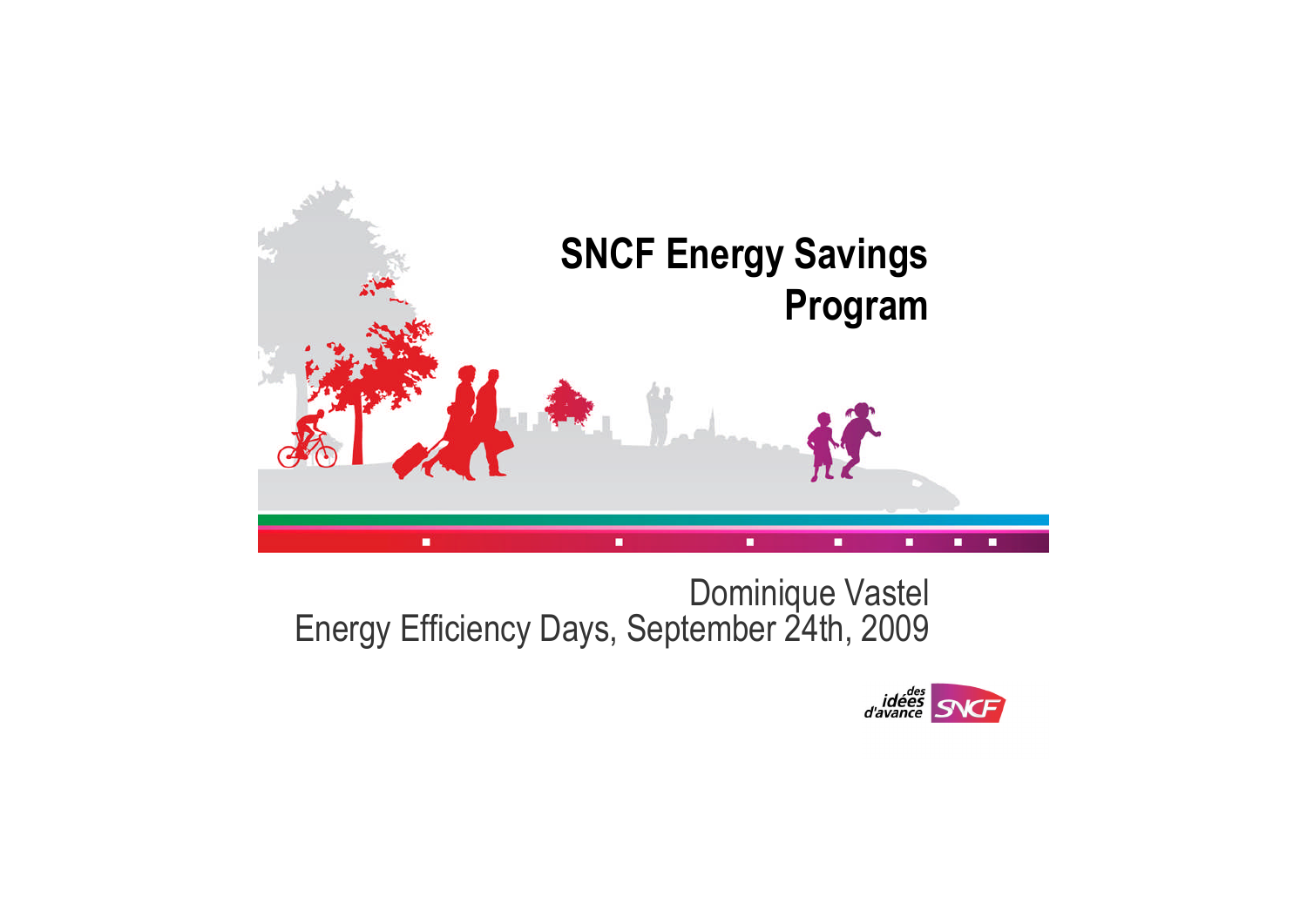







## **New support towards energy savings for SNCF**

- The context is favorable
	- Political backing: the French Government has charged SNCF's President to develop « ecomobility »
	- Legal background: decisions have been taken during the « Grenelle de l'environnement » conferences and are being implemented by Bills of law (Grenelle 1 and 2)
- Total SNCF energy spending: 1 Billion €



• Our ambition: to make Energy Savings a part of SNCF corporate policy, managed by the Business Units, instead of being the prerogative solely of technical experts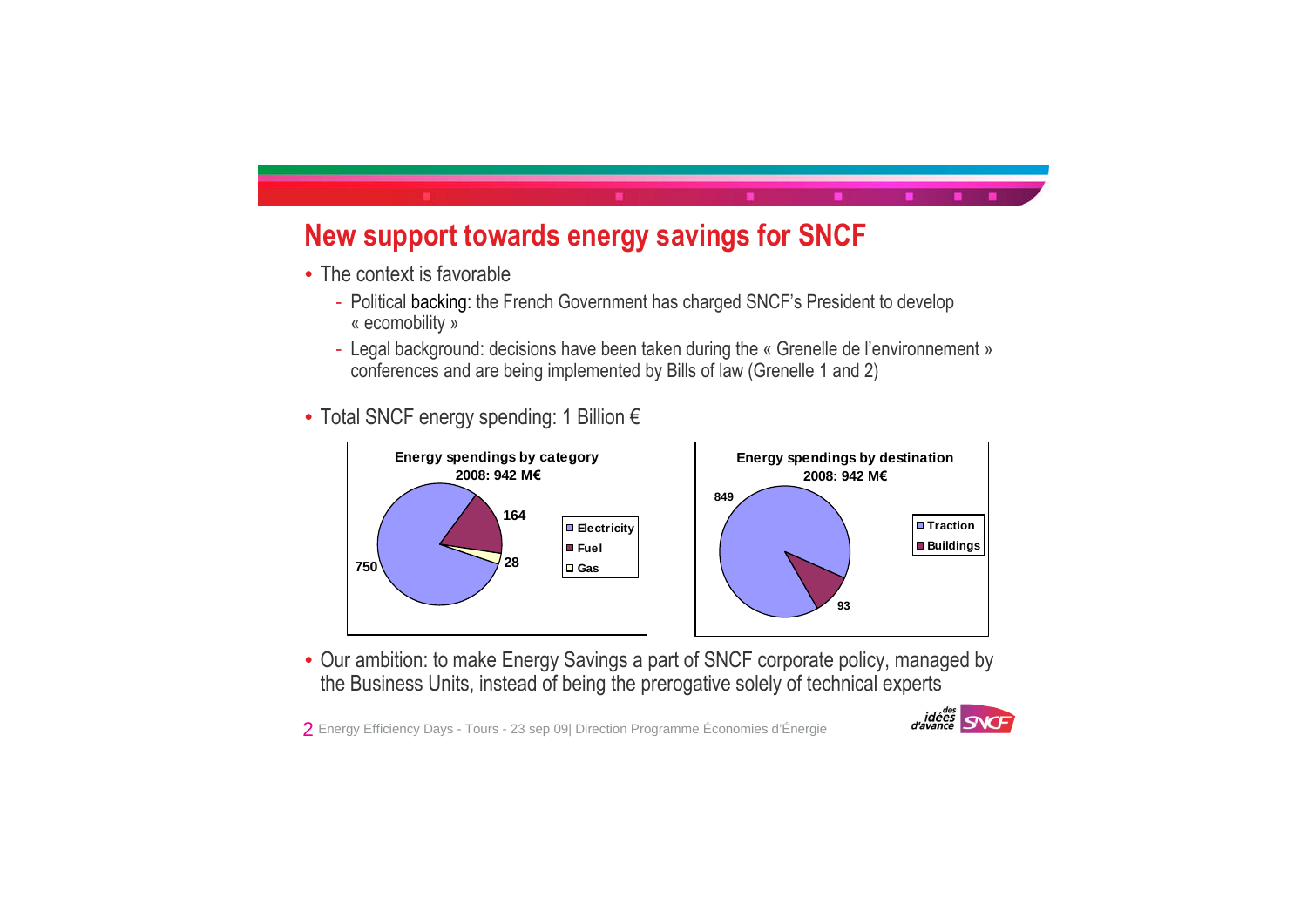



## **SNCF needs more precise information on its energy consumption. This is true for traction …**

- Electricity represents 80 % of SNCF's energy bill
- Electricity used for traction constitutes 82% of the traction energy bill
- The global forecast is fairly accurate (3% margin of error), but its exact breakdown by Business Units is impossible:
	- A consumption split between business units on the basis of Gr Tkm
	- Our estimations of engines consumption are based upon models set up in the 80's
	- The parked or idling trains consumption is not taken into account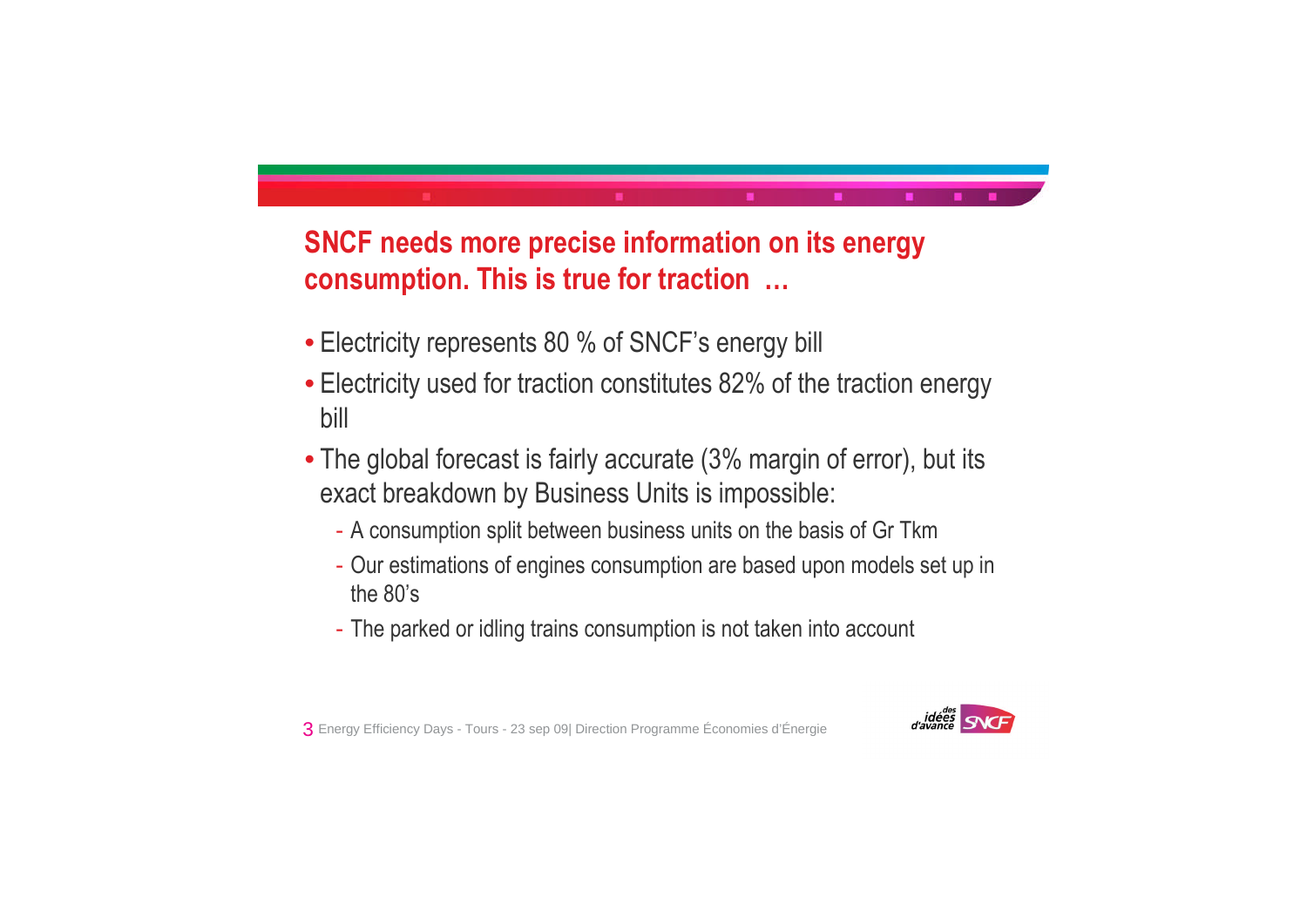



## **… but also for buildings, workshops and stations**

- 18 000 buildings covering 9 million m<sup>2</sup>
- 100 M€ in energy bills
- Due to the lack of local electric meters, monitoring the consumptions per building/occupants is impossible
- Energy savings cannot be measured
- Internal re-invoicing is based on allocation ratios which prevents any constructive budget discussions and the curbing of consumption
- And SNCF cannot always send legally incontestable invoices to third parties present in its buildings, such as concession holders, tenants, public facilities and services, etc.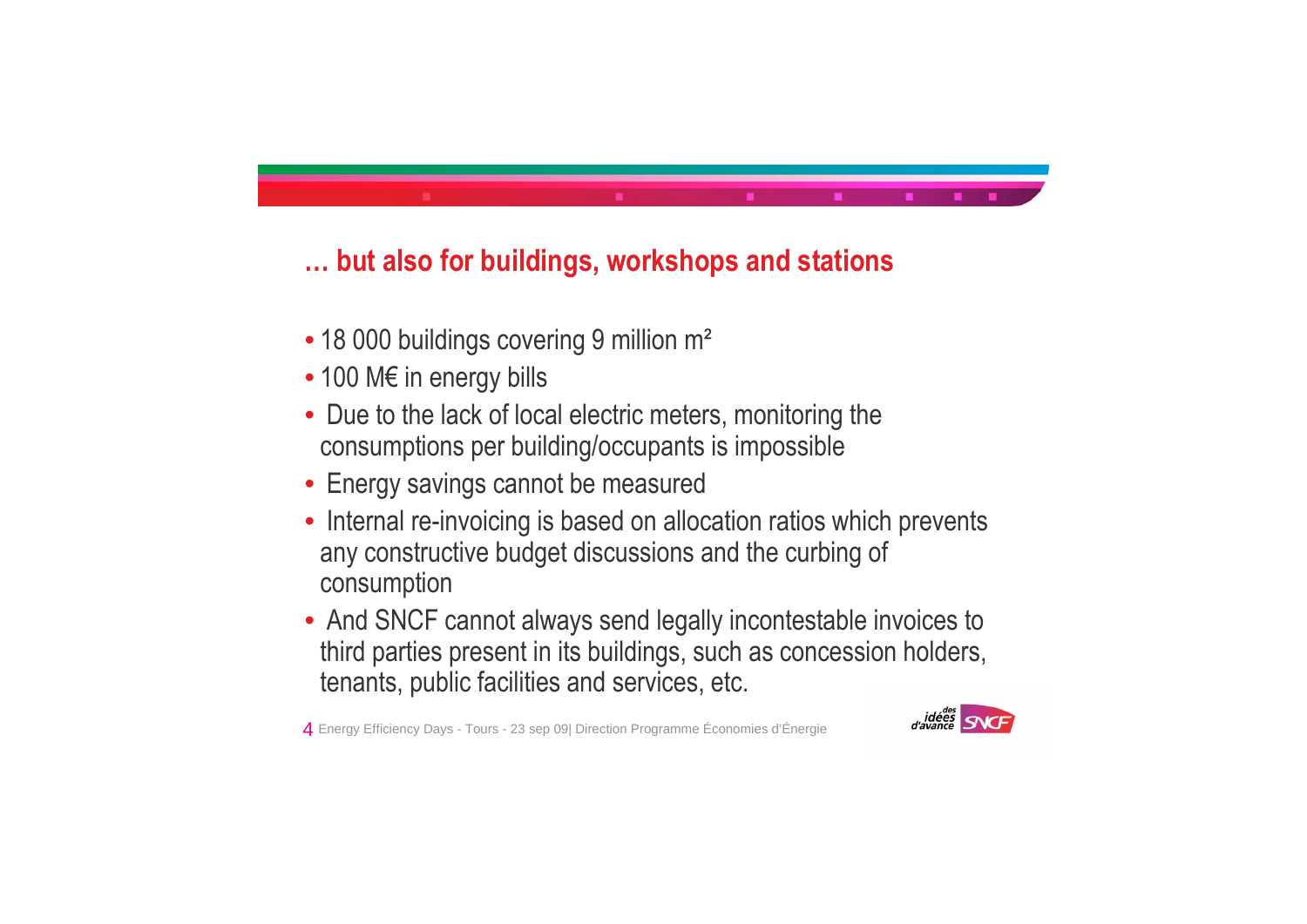



## **A determined approach: a program with concrete targets and involvement of the Business Units**

- Targets for the end of 2010
	- 5% reduction in traction energy consumption
	- 10% reduction in building and car driving energy consumption
- The conditions for success: providing the adequate organization and resources dedicated to Energy Savings
	- Nomination of a correspondent responsible for Energy Savings in each Business Unit
	- Change in accounting rules for 2009 so that those who save energy can benefit from it – all the more necessary when investments are financed directly by Business Units
	- A specific budget allocated to the Energy Savings Program, in particular to finance experiments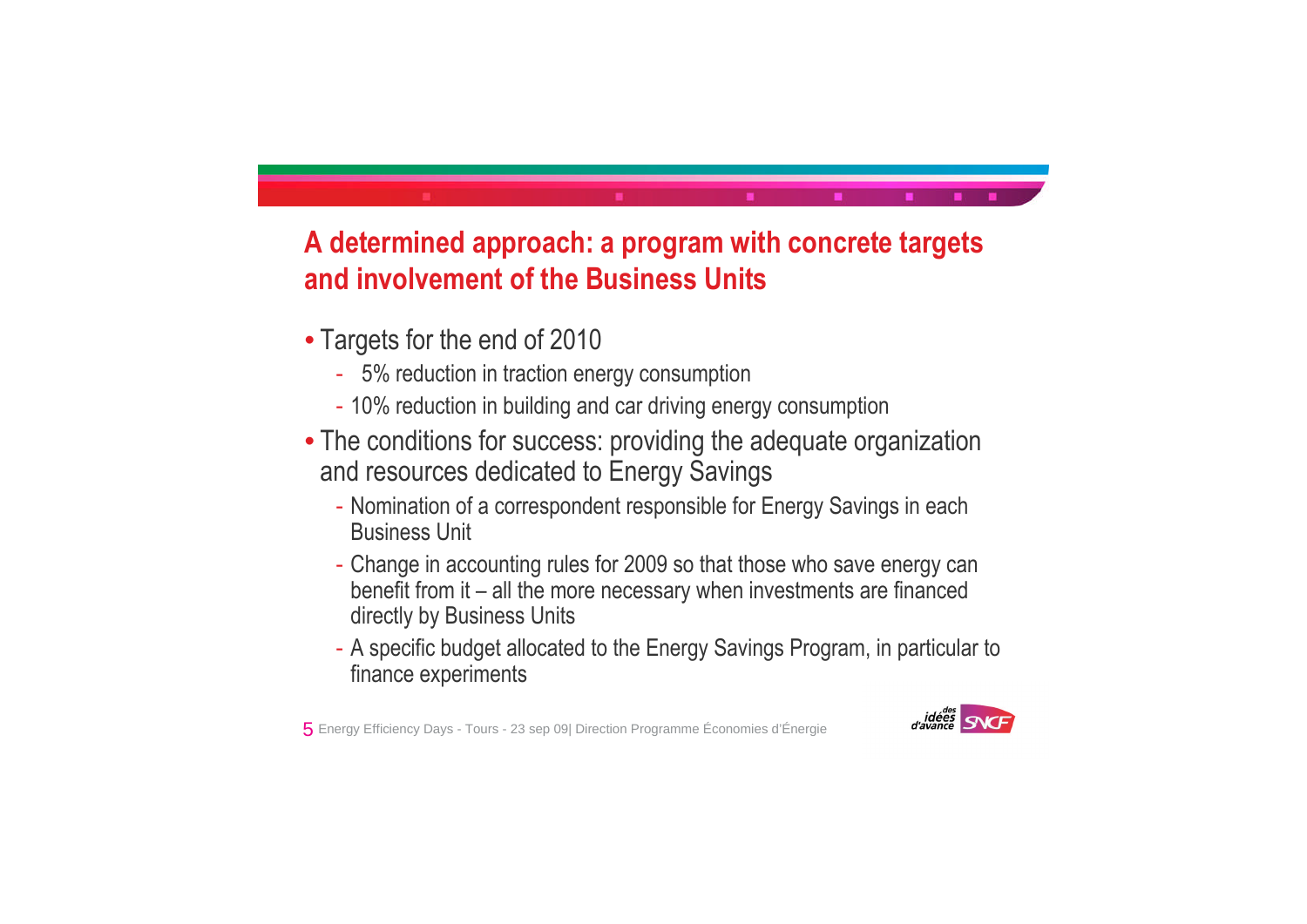



## **A Program focused on few initiatives, but with short term potential (1/2)**

- 6 « Quick Wins »
	- O Optimizing the 14 000 electricity subscription contracts
	- <sup>2</sup> Obtaining Energy Savings Certificates
	- **8** Modifying parking and logistics practices of Rolling Stock
	- **4** Setting up managerial and communication actions to obtain energy savings
	- **B** Reinforcing the « eco-driving » program for the fleet of vehicles (cars and trucks)
	- **6** Improving the quality of processes at the filling stations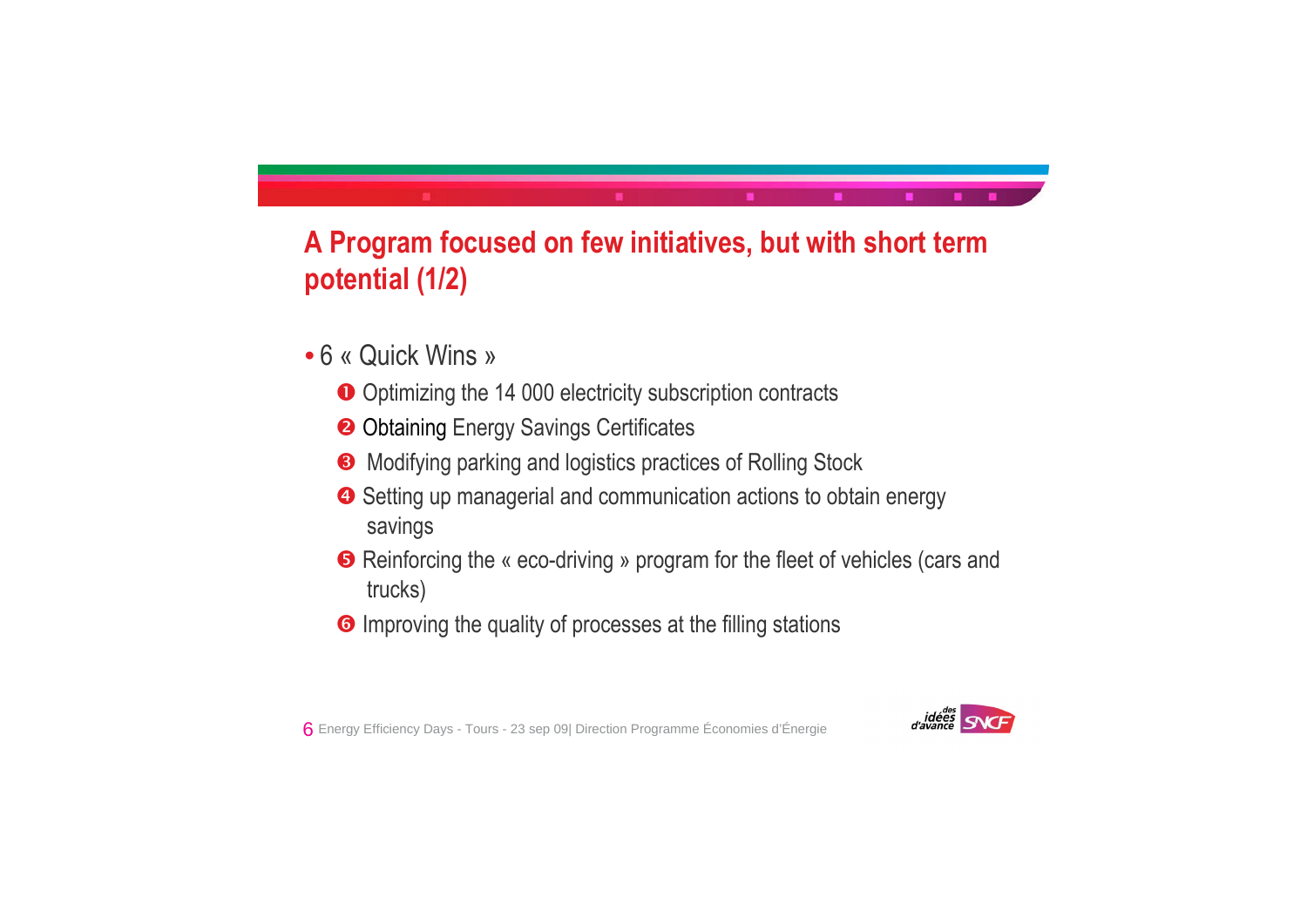



## **A Program focused on few initiatives, but with short term potential (2/2)**

- 4 short-term actions
	- $\bullet$  Developing the metering system for electric traction
	- **8** Generalizing energy efficient systems for buildings
	- $\bullet$  Setting up energy efficiency diagnosis for each of the 20 Regional Business Units
	- $\bullet$  Specifying standards concerning building renovations
- 2 mid-term actions
	- Assessing the impact of train circulations on energy consumption
	- Organizing management projects on eco-driving for trains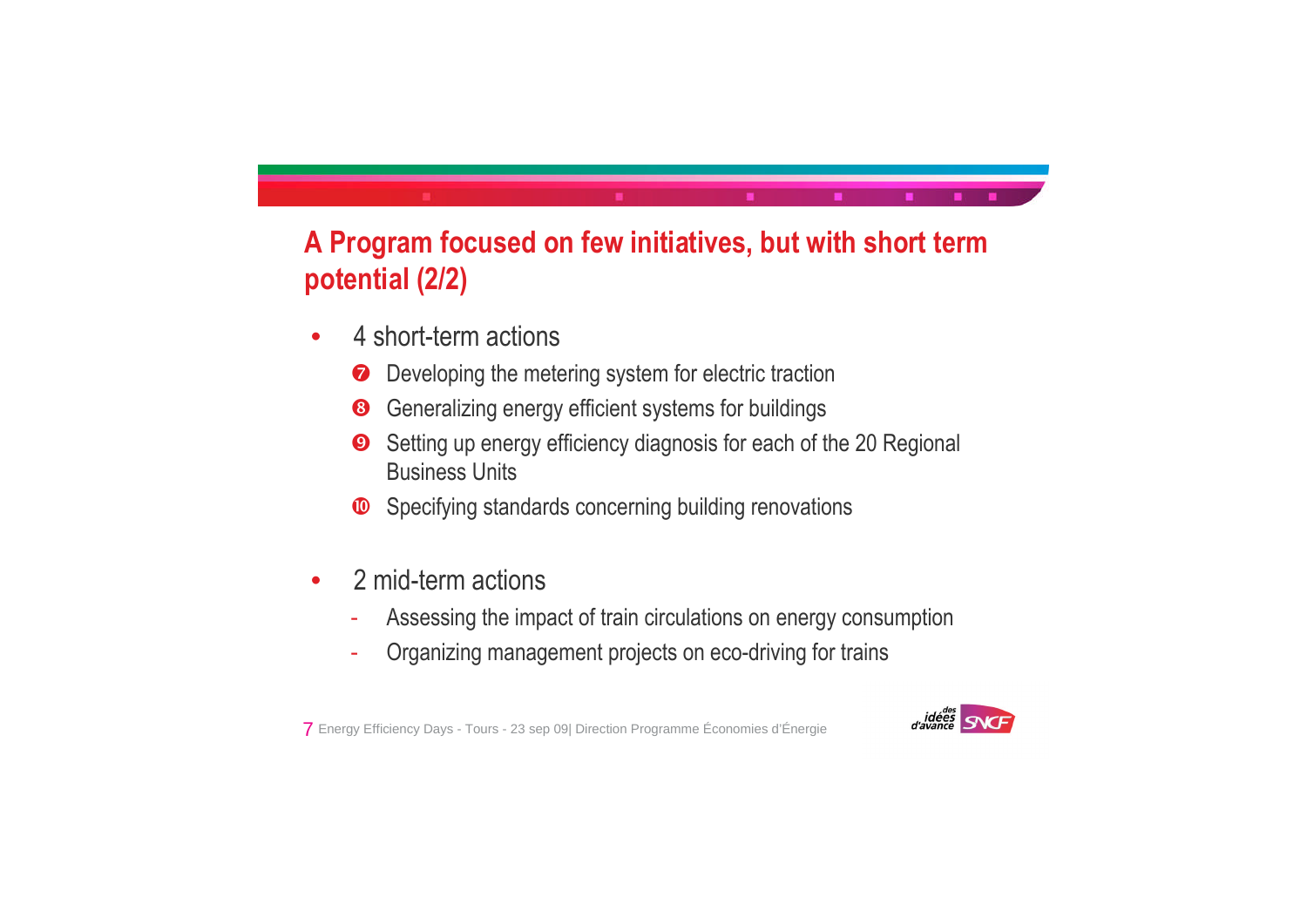



## **Progress report on the implementation of the Energy Savings Program**

- The current economical crisis reinforces the need to implement « quick wins »
	- Parking and logistics for Rolling Stock
	- Quality of processes at the filling stations
	- Managerial and communication actions to obtain energy savings
- 3 actions are pre-requisites for the success of the Program:
	- **Energy efficiency diagnosis for each of the 20 Regional Business Units**
	- **Installing metering systems in electric Rolling Stock**
	- **Installing metering systems in buildings**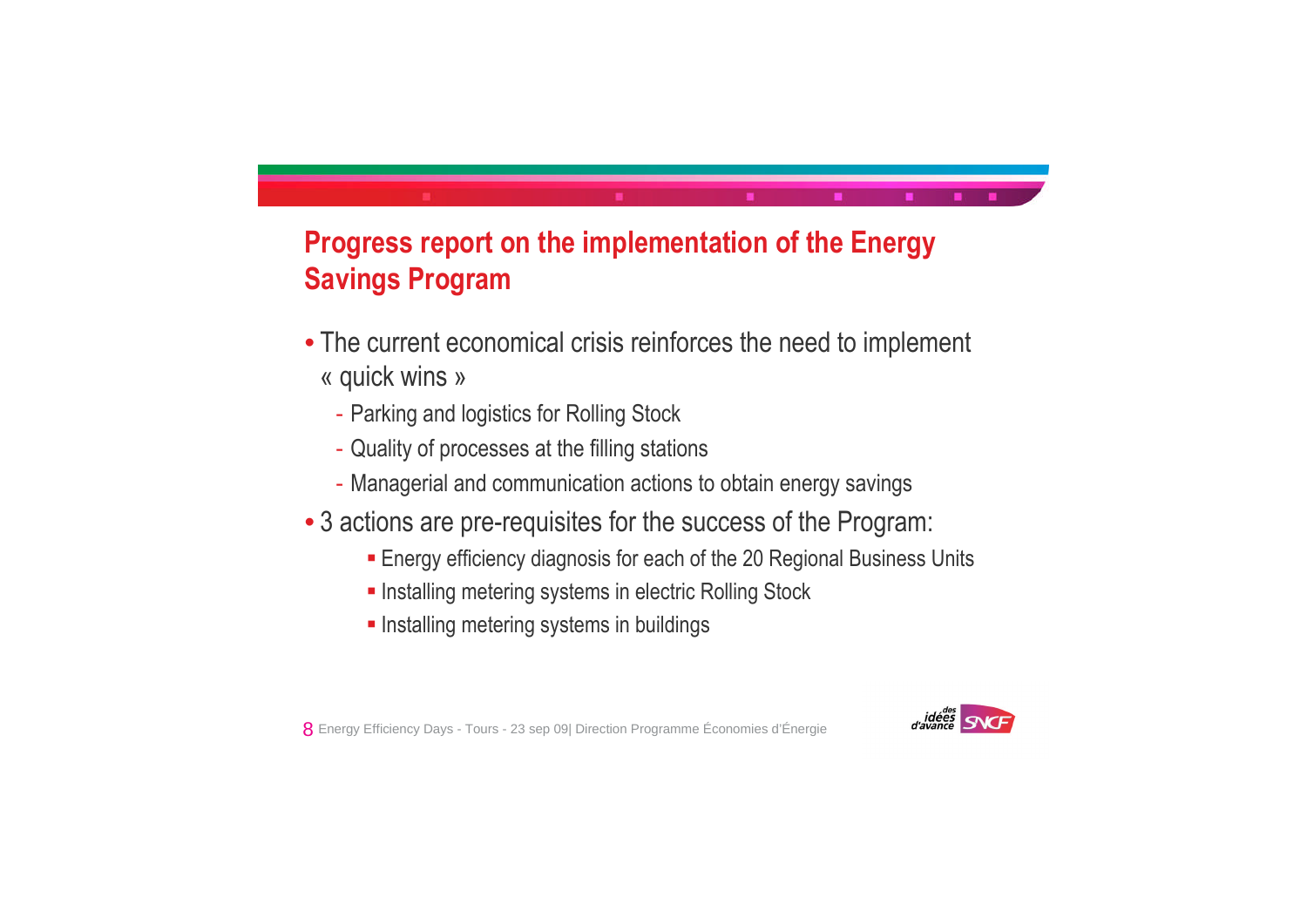





## **Traction energy efficiency**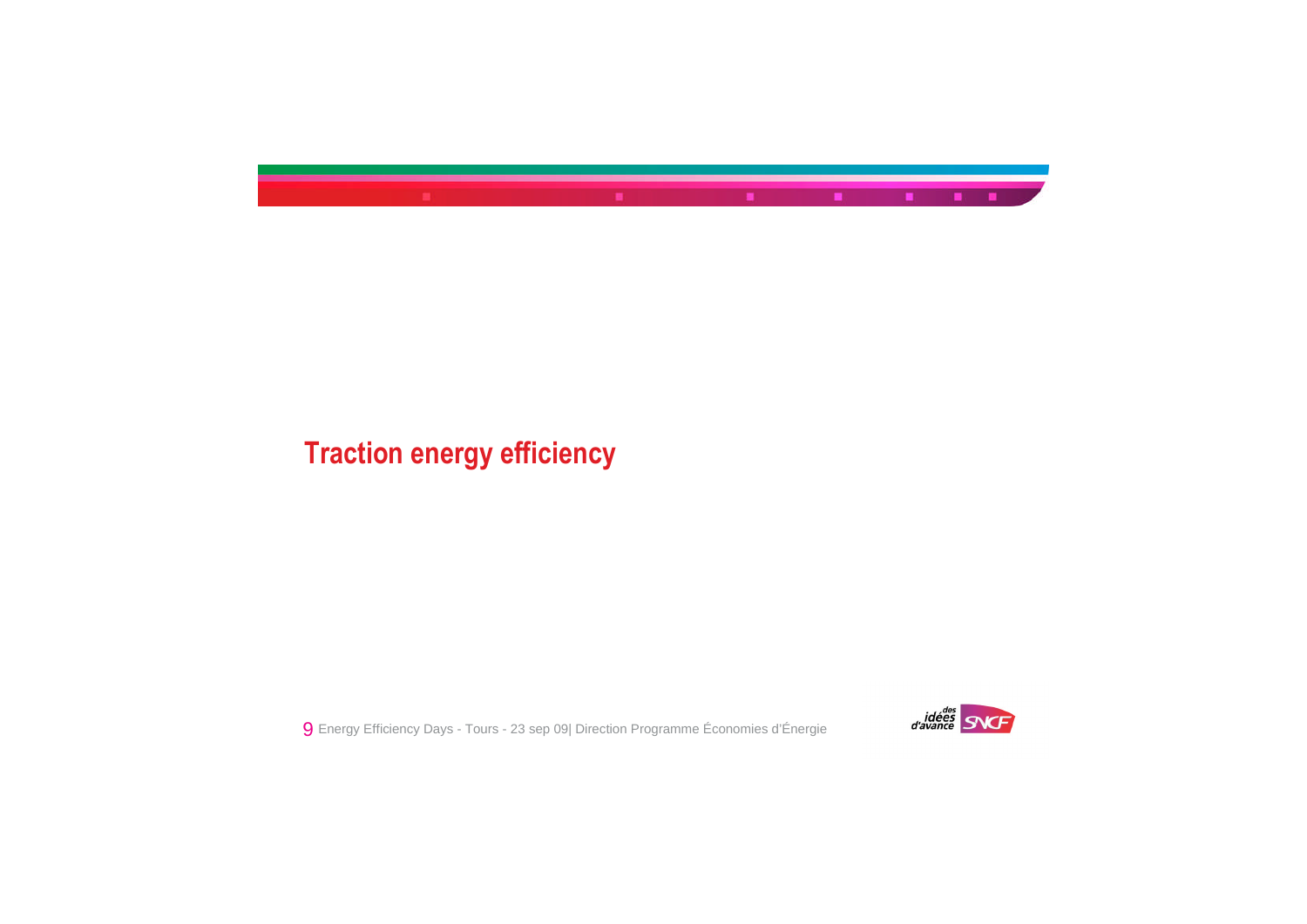



### **Four ways to reduce train energy consumption**

- Energy metering, in order to implement energy savings actions (*we can save only what we meter*)
- Energy efficient driving
- Energy savings linked to parked trains
- Improving traffic fluidity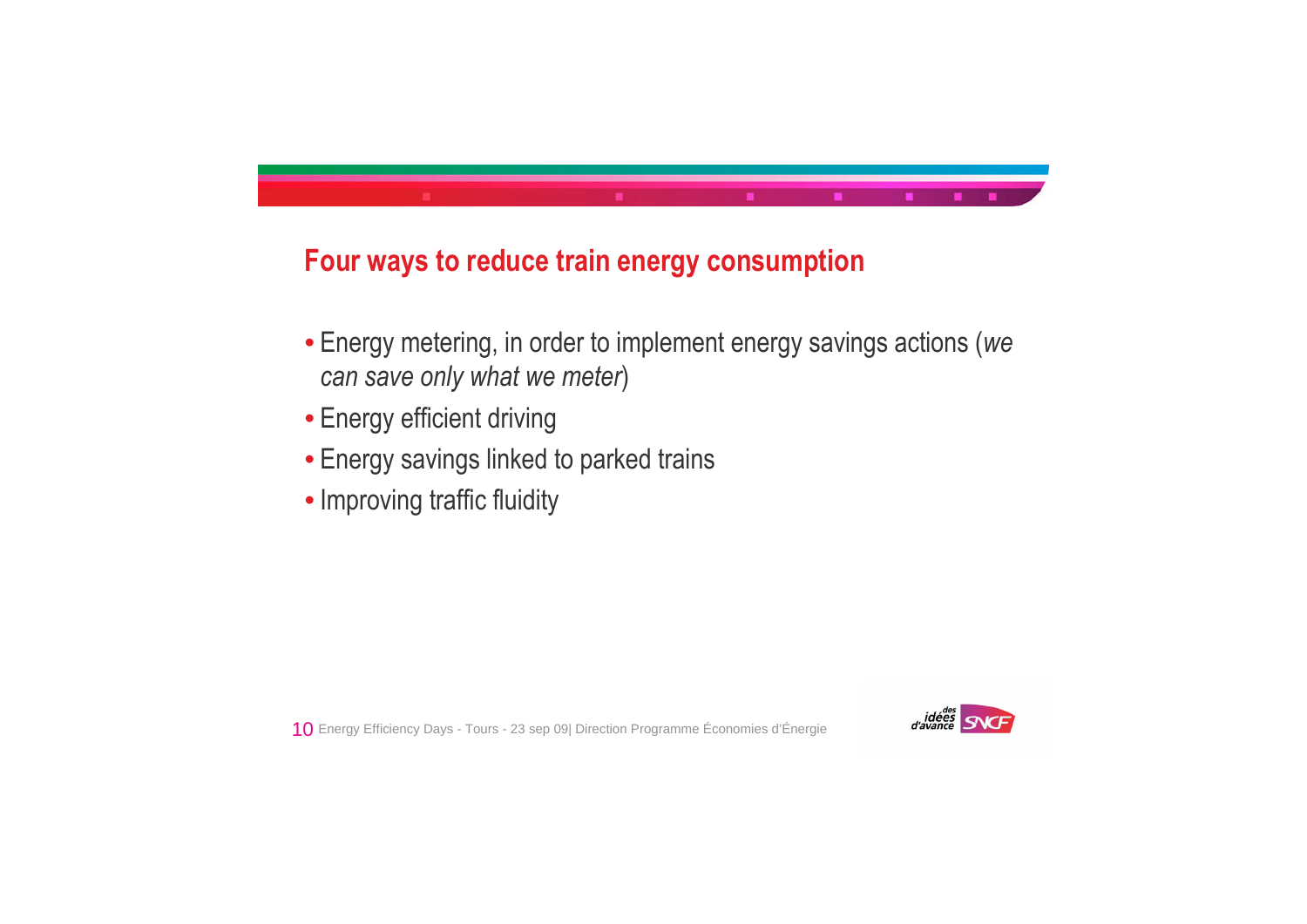







## **French drivers are trained in energy efficient driving with Mareco slots**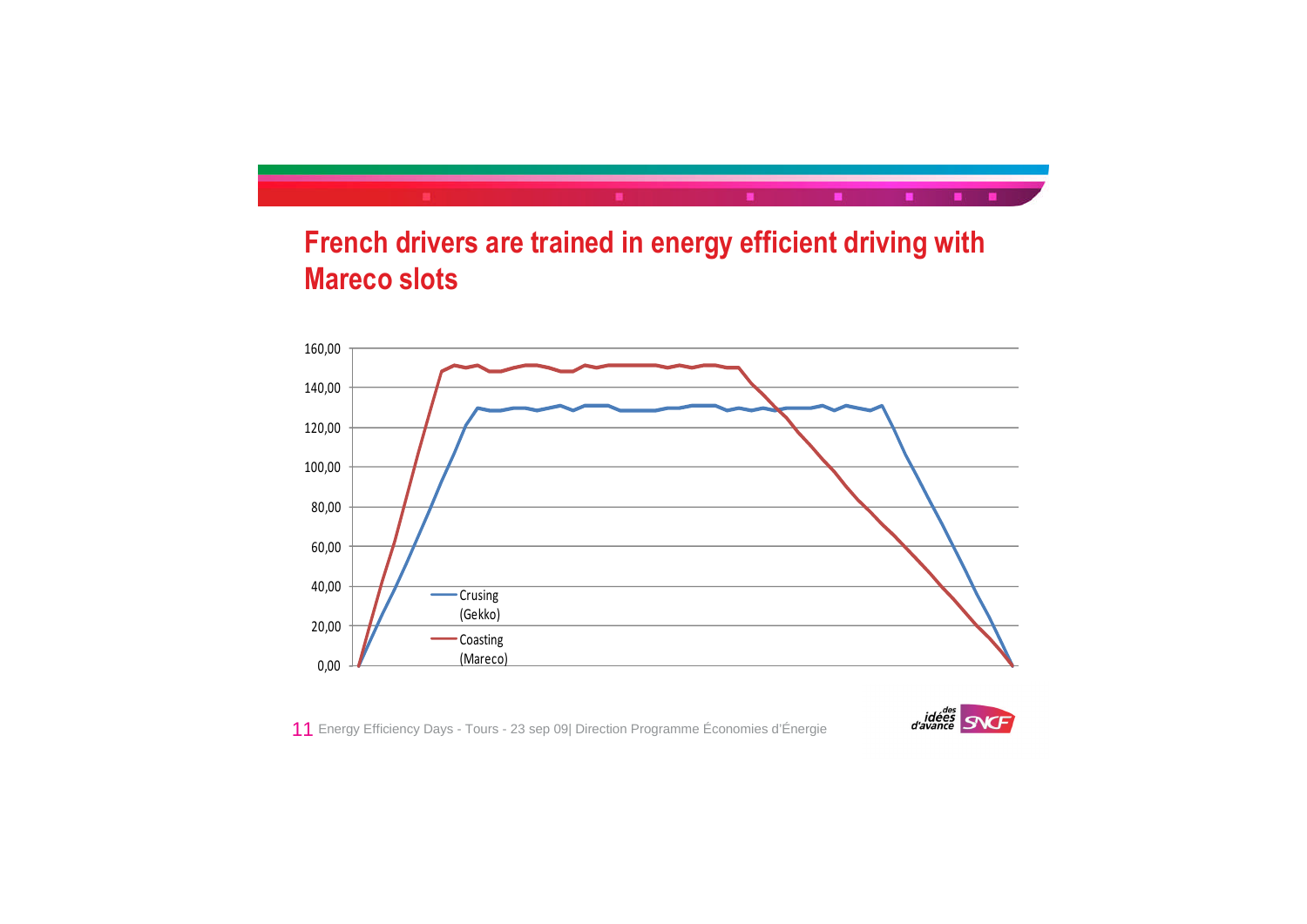|                               |                     |                  |         | .<br><b>MAR</b>                       | ×                  | $\mathbf{x}$    | $\mathbf x$  | $5 - 12$       | x                       | x                       | 22<br>x      |                         |                |     |    | Limite |       | de réf    |                    |
|-------------------------------|---------------------|------------------|---------|---------------------------------------|--------------------|-----------------|--------------|----------------|-------------------------|-------------------------|--------------|-------------------------|----------------|-----|----|--------|-------|-----------|--------------------|
| Catégorie Stat /RBR           |                     |                  |         | <b>AVR</b>                            | $\mathbf{x}$       | $\mathbf{x}$    | $\mathbf{x}$ | 26<br>$\bf{x}$ | $\mathbf{x}$            | $\bar{\mathbf{x}}$      | $\mathbf x$  | De: CN                  |                |     |    |        |       |           |                    |
| Siv 1: SLO00024               |                     |                  |         | MAI                                   | $\mathbf{x}$       | $rac{5-12}{19}$ | $\mathbf x$  | $\mathbf x$    | $\mathbf x$             | x                       | X            | à: SLO                  |                |     |    | 140    | 238.9 | 117       | <b>CAEN</b>        |
|                               |                     |                  |         | <b>JUIN</b>                           | $\bar{\mathbf{x}}$ | $\mathbf{x}$    | $\mathbf{x}$ | $\bf{x}$       | $\mathbf{x}$            | $\bar{\mathbf{x}}$      | $\mathbf{x}$ | Fiche B, page 1/1       |                |     |    |        |       | ME.       |                    |
| EM de tracé : Z27500<br>Masse |                     |                  |         | JUIL                                  | $\mathbf{x}$       | 14              | $1 - 15$     | $\overline{2}$ | $\overline{\mathbf{3}}$ | $\overline{\mathbf{x}}$ | $\mathbf{x}$ | valable du : 02/02/2079 |                |     |    |        | 246.0 |           |                    |
| de tracé :                    |                     |                  |         | <b>AOUT</b>                           | $\mathbf x$        |                 |              |                |                         | $\bar{\mathbf{x}}$      | x            |                         | au: 31/08/2009 |     |    |        | 246.7 |           |                    |
| Vitesse                       | пk                  |                  | Vitesse | Etablissements et points particuliers |                    |                 |              |                | <b>Horaires</b>         |                         |              |                         | M. rég Radio   |     |    |        |       |           |                    |
| Limite                        |                     | de réf           |         |                                       |                    |                 |              | Pho            |                         |                         |              |                         |                | 160 |    |        |       |           |                    |
| 140                           | 238.9<br>246.0      | 117<br>ME        |         | <b>CAEN</b>                           |                    |                 |              |                |                         |                         |              | 12 33                   |                |     |    |        | 252.1 |           | <b>BRETTEVILLE</b> |
|                               | 246.7               |                  |         |                                       |                    |                 |              |                |                         |                         |              |                         |                |     |    |        |       |           |                    |
| 160                           | 2 2.1               |                  |         | ERETTEVILLE-NORREY - PLD              |                    |                 |              |                |                         | 12 43                   |              | 12 44                   |                |     |    |        |       | 117       |                    |
|                               |                     | 117              |         |                                       |                    |                 |              |                |                         |                         |              |                         |                |     |    |        | 253.1 | <b>ME</b> |                    |
|                               | 2,3.1<br>2,8.5      | MF               |         | <b>A</b> contractor                   |                    | PLD             |              |                |                         | $12.48+$                |              | $12.49+$                |                |     |    |        |       |           |                    |
|                               |                     | 117              |         |                                       |                    |                 |              |                |                         |                         |              |                         |                |     |    |        | 258.5 |           | <b>AUDRIEU -</b>   |
|                               | 2 2.0<br>268.7      | <b>ME</b>        |         | <b>EAYEUX-</b>                        |                    |                 |              | $-$ PLD $-$    |                         | 1257                    |              | 1258                    | $\overline{1}$ |     |    |        |       | 117       |                    |
|                               |                     | 117<br>ME        |         |                                       |                    |                 |              |                |                         |                         |              |                         |                |     |    |        |       |           |                    |
|                               | $\frac{27}{28}$ 3.2 |                  |         |                                       |                    |                 |              |                |                         | 13 07                   |              | 1308                    | $\overline{2}$ |     |    |        | 262.0 | <b>ME</b> |                    |
|                               | 283.6               | 113<br><b>MF</b> |         |                                       |                    |                 |              |                |                         |                         |              |                         |                |     |    |        | 268.7 |           | <b>BAYEUX</b>      |
|                               |                     |                  |         | <b>ISON</b>                           |                    |                 |              |                |                         |                         |              |                         |                |     |    |        |       |           |                    |
|                               | 295.2               | 120              |         | I BV                                  |                    |                 |              |                |                         | 13 17                   |              | 13 18                   | $\overline{2}$ |     |    |        |       | 117       |                    |
|                               |                     |                  |         | Lison                                 |                    |                 |              |                |                         |                         |              |                         |                |     |    |        | 273.2 | ME.       |                    |
| 140                           | 295 6               |                  |         | I Jonction IPCS Km 295.6              |                    |                 |              |                |                         |                         | 13 19        |                         |                |     |    |        |       |           |                    |
|                               | 5.0                 | <b>ME</b>        |         |                                       |                    |                 |              |                |                         |                         |              |                         |                |     |    |        | 282.6 |           | LE MOLAY-LI        |
|                               | 10.3                | 132              |         | PONT-HÉBERT                           |                    |                 |              |                |                         | $13.25+$                |              | 13 26+                  |                | GFU |    |        |       | 113       |                    |
|                               | 12.9                | ME               |         |                                       |                    |                 |              |                |                         |                         |              |                         |                |     |    |        |       |           |                    |
| 120                           | 13.0                | ٠                |         |                                       |                    |                 |              |                |                         |                         |              |                         |                |     |    |        | 283.6 | ME        |                    |
|                               | 18.4                |                  |         | $ST-LO$                               |                    |                 |              |                |                         | 13 33                   |              |                         |                |     | gı |        |       |           |                    |
|                               |                     |                  |         |                                       |                    |                 |              |                |                         |                         |              |                         |                |     |    |        |       |           |                    |

#### **Economic slot ("MARECO") with reference speeds on the driver's timetable**Edition WEB du 09/06/2009 à 15:34:42 Jours d'application  $SNOT$  LU MA ME JE VE SA DI<br>FEV  $x$   $x$   $x$   $x$   $x$   $x$   $x$   $x$   $x$  8.15 PK Vitesse **Explissements e** Vitasse Indice ou code compo **AGC**





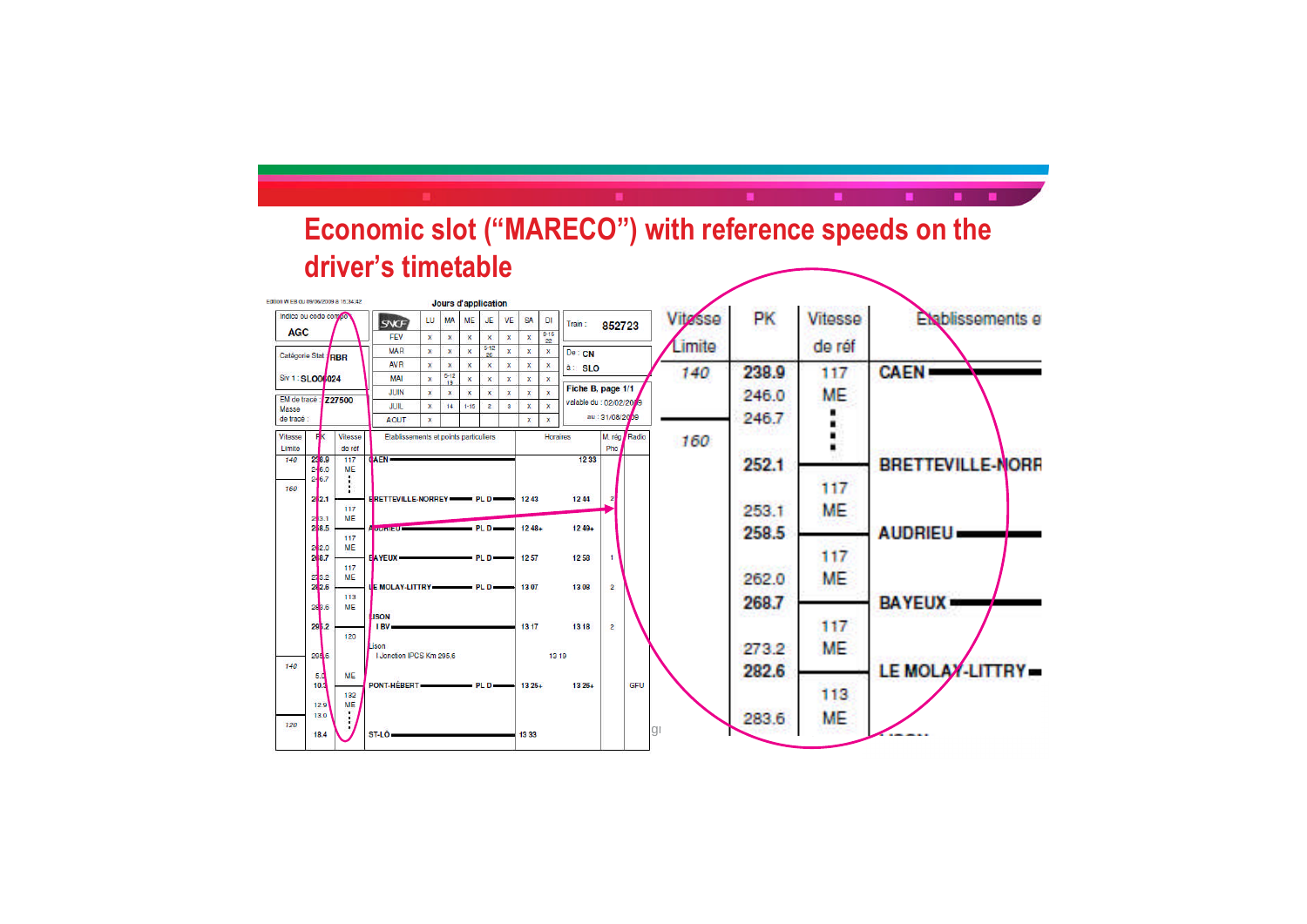

13 Energy Efficiency Days - Tours - 23 sep 09| Direction Programme Économies d'Énergie





### **Paris Cherbourg experiment : Energy consumption key figures**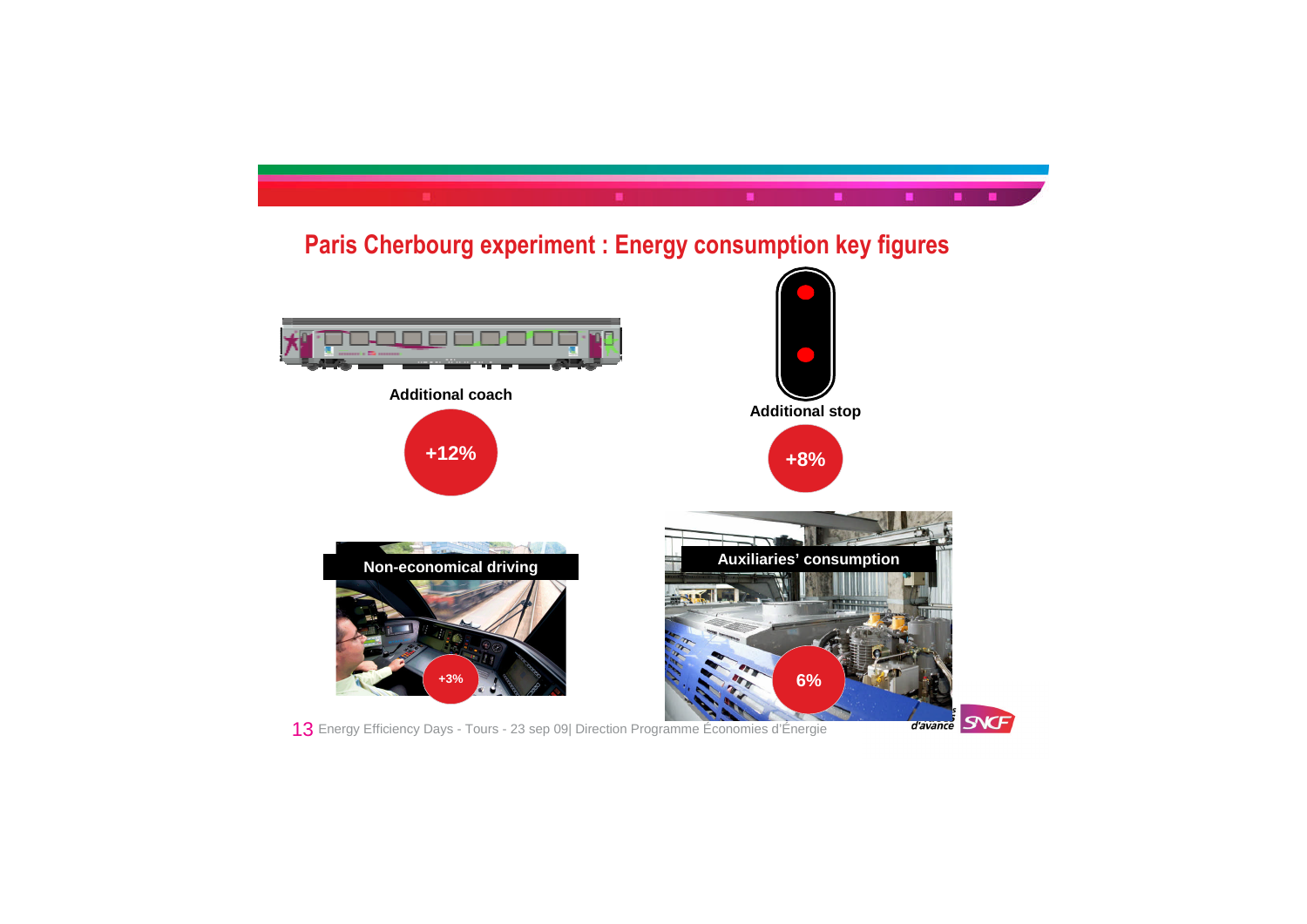

14 Energy Efficiency Days - Tours - 23 sep 09| Direction Programme Économies d'Énergie





### **Paris Cherbourg experiment : Energy consumption key figures**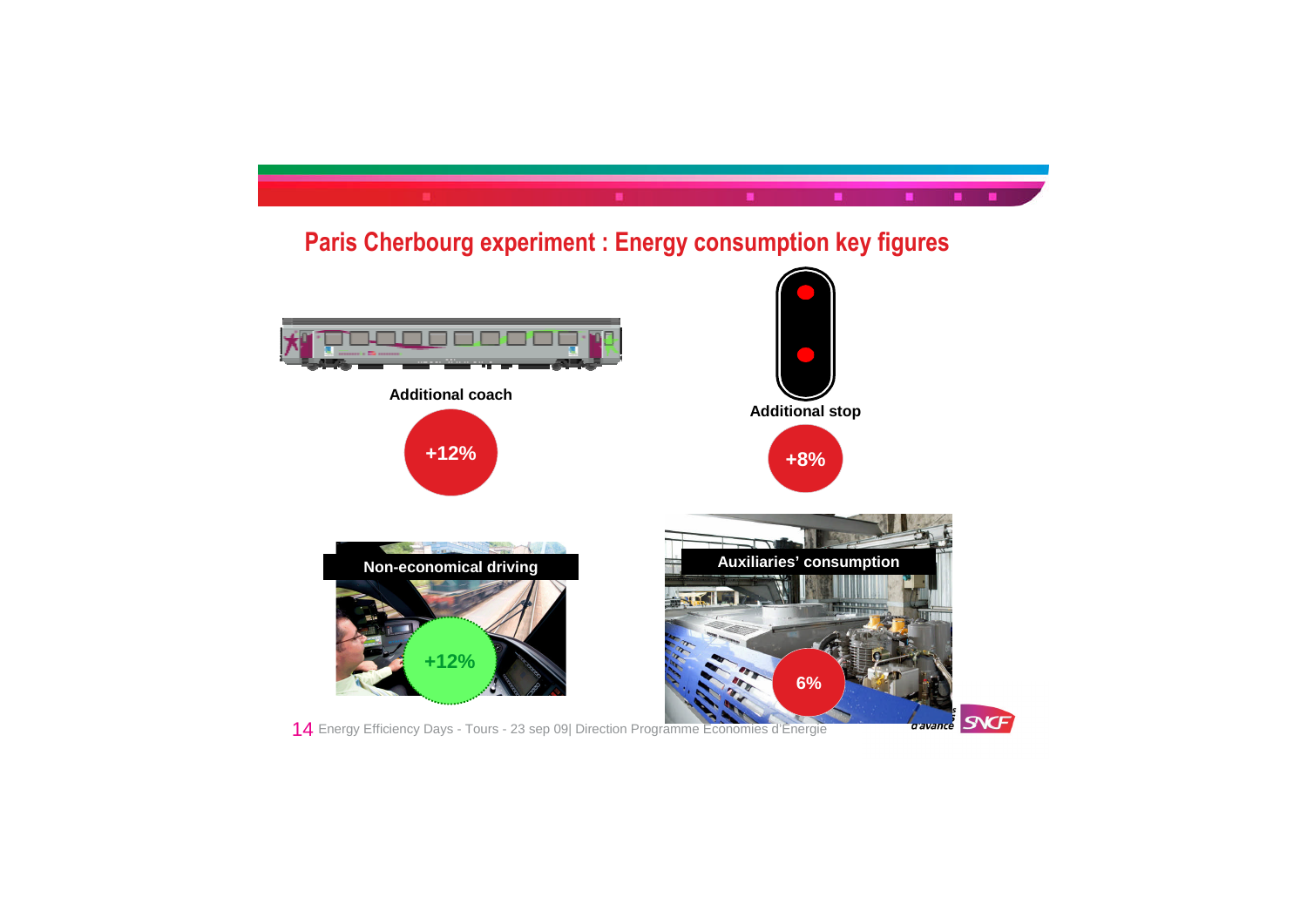





## **An eco driving challenge**

- Planned for November, with a team of Freight drivers
- Between Lyon and Thionville, with Alstom BB 37 000 equipped with meters with the support of two billing systems :
	- ERESS, the northern Europe system
	- SOCLE, the new RFF EMS
- The consumption of each train will be recorded during three months:
	- Average consumption of trains
	- Average consumption of each driver
- This procedure ensures traffic incidents are neutralized



An incentive operation to demonstrate the usefulness of metering systems and of energy efficiency driving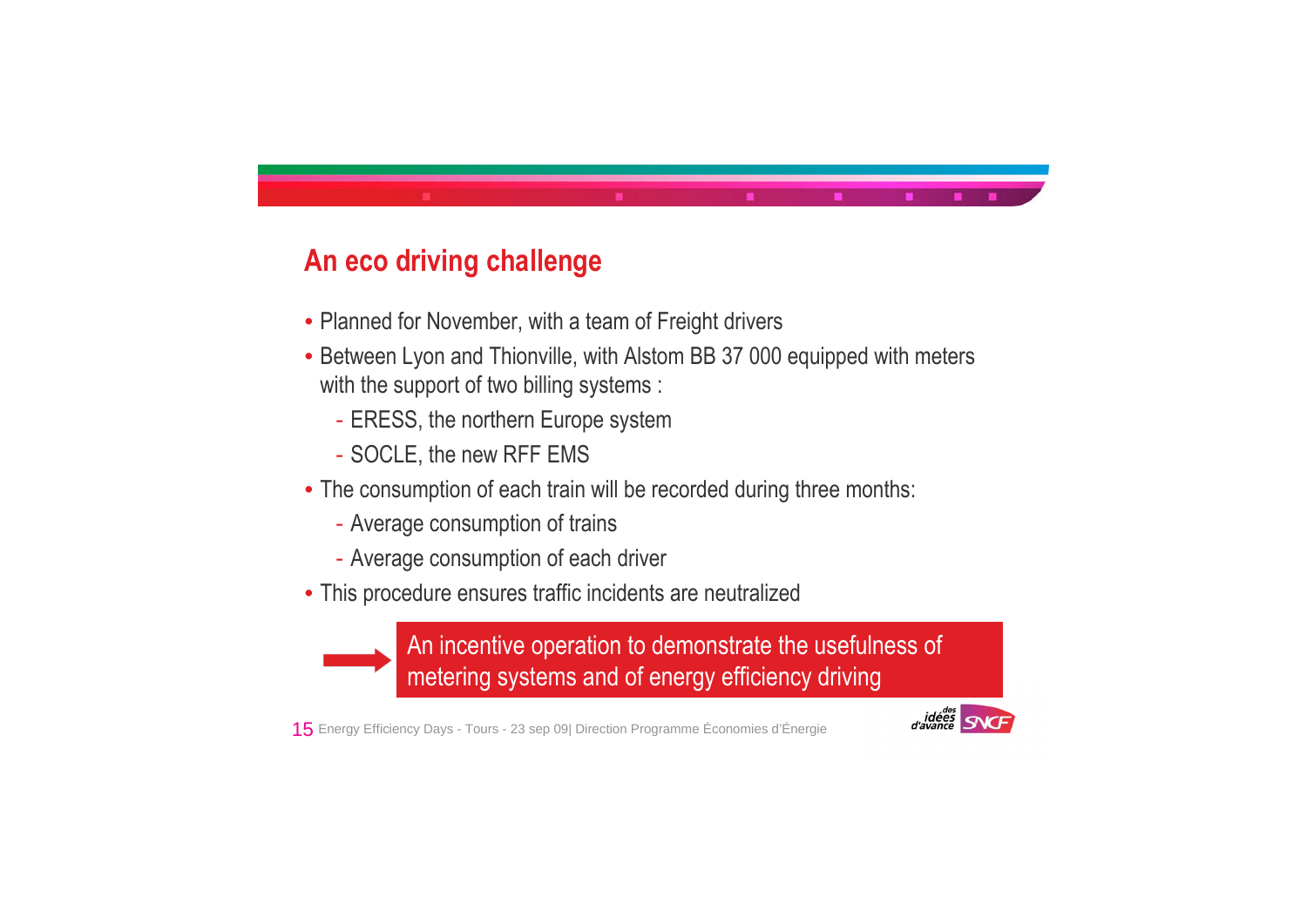



- 
- 
- 
- 



## **Parked trains**

At least 5% and up to 10% of savings expected by a better parked trains management

- An experiment conducted in the north of France, with an Alstom Z 24 500 travelling between Lille and Valenciennes has given the following results:
	- One hour of parking without reduced mode, consumes as much energy as 18 train-Km
	- Trains idling 16 hours in a station or in a garage, without the reduced mode: they consume as much energy as 294 train-km
	- Parked train consumption represents 59% of the daily consumption of a regional train in Lille
- A parked TGV with all its auxiliaries in use consume an average of 200 KWh per hour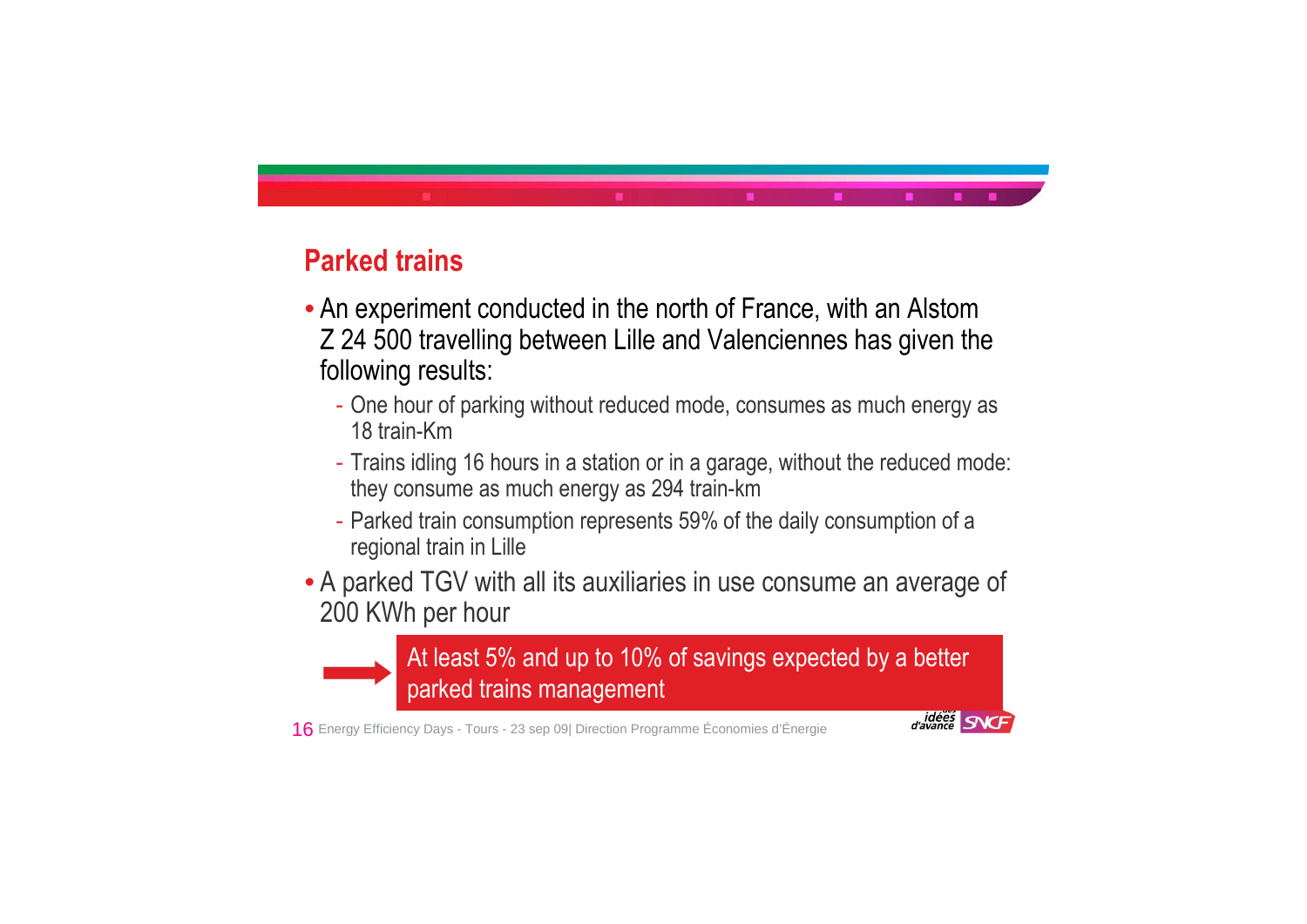





### **The new rules of network access defined by RFF in France**

- Every traction unit, in service on the French railway network since the 10<sup>th</sup> of December 2006, has to be equipped with an on-board metering system
- Each non equipped traction unit will be charged with penalties:
	- RFF plans to apply an additional charge of 20% on electricity consumption
	- The exported electricity will not be taken into account
- Traction units operated before the 10<sup>th</sup> of December 2006 can be non equipped. Their consumption will be calculated as it is today, using breakdown keys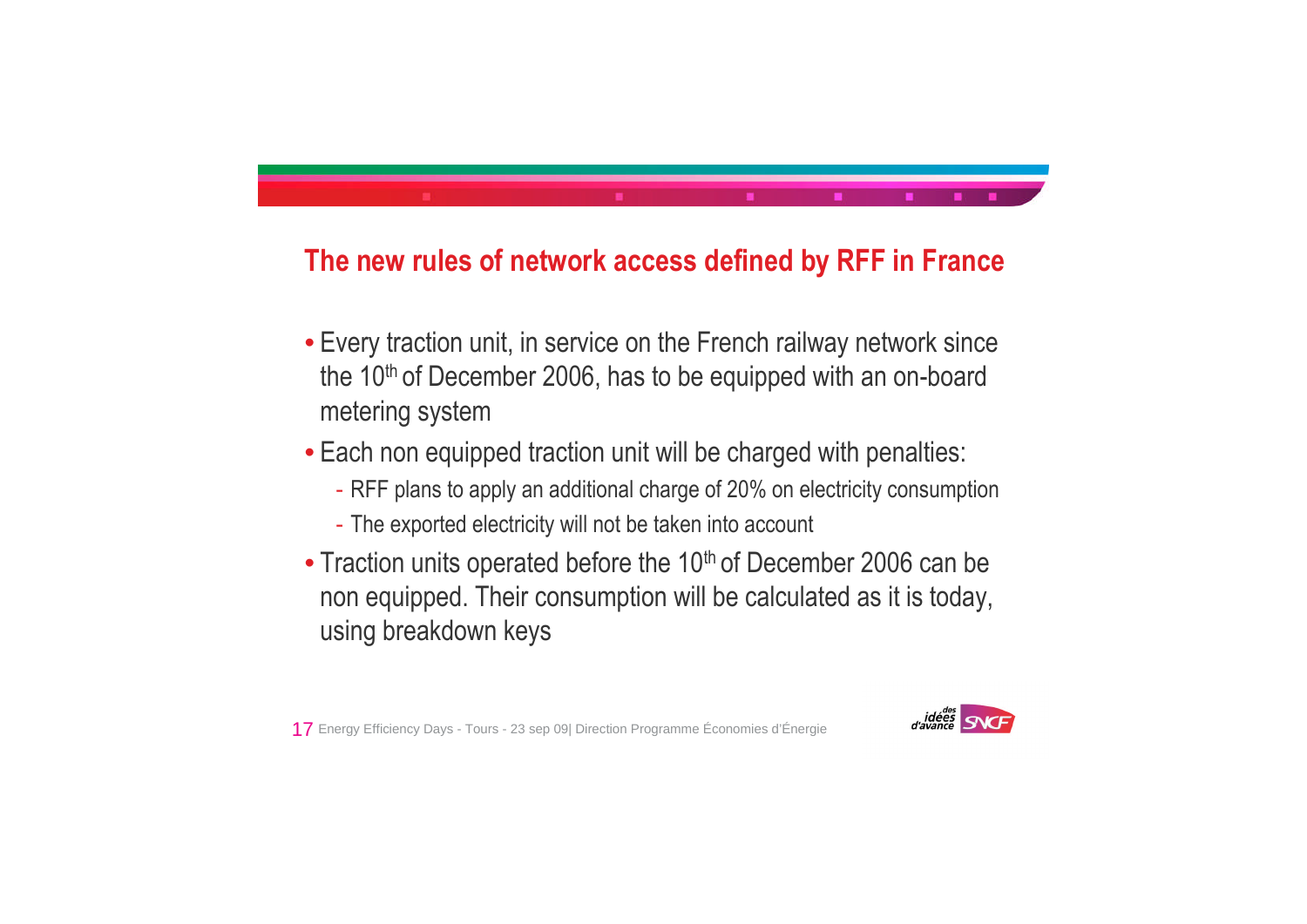



## **SNCF's traction units equipped or in the pipe**

- Freight traction units
	- 59 BB 37 000 (since 2007 to be able to run in Germany), some of them are part of the ERESS experiment
	- 60 BB 36 000 et 36 300 (at the beginning of next year)
	- 16 BB 27 000 (SOCLE testing)
- Passenger traction units (part of SOCLE Testing)
	- 5 Z 21500 (TER Centre)
	- 5 interoperable TGV
	- 12 Atlantic TGV

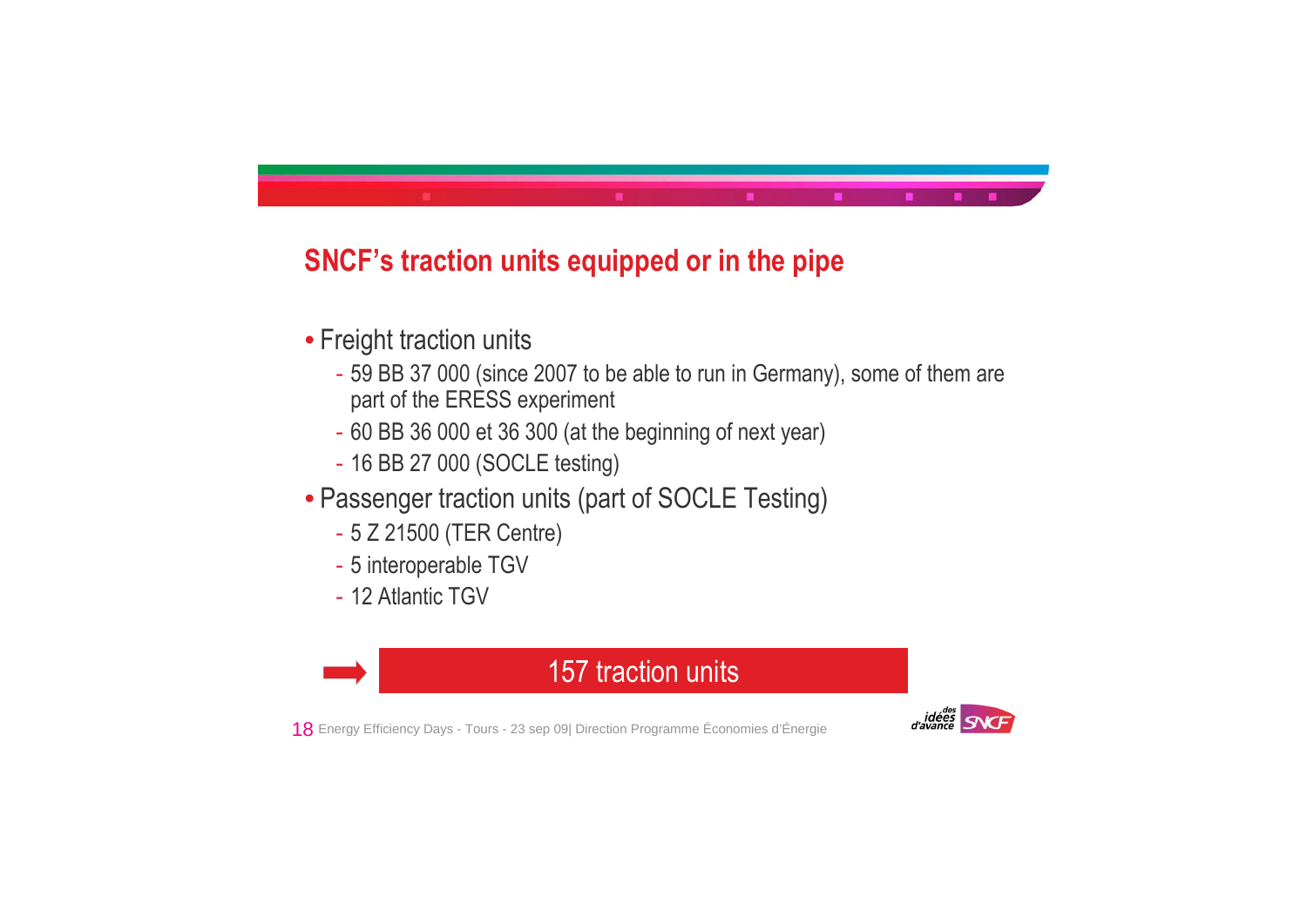



## **The minimum SNCF park to equip to fit in with RFF rules**

- 423 traction units operating between the 10<sup>th</sup> of December, 2006 and the 31st of December, 2009
	- One BB 37 000 is already equipped

422 traction units have to be equipped

- SNCF's rolling stock department recommends not to create sub parks in traction unit series, to optimize their maintenance
	- It is better to equip the entire series from which traction units were put into service before and after the 10th of December, 2006
	- Consequence: 230 traction units need to be added